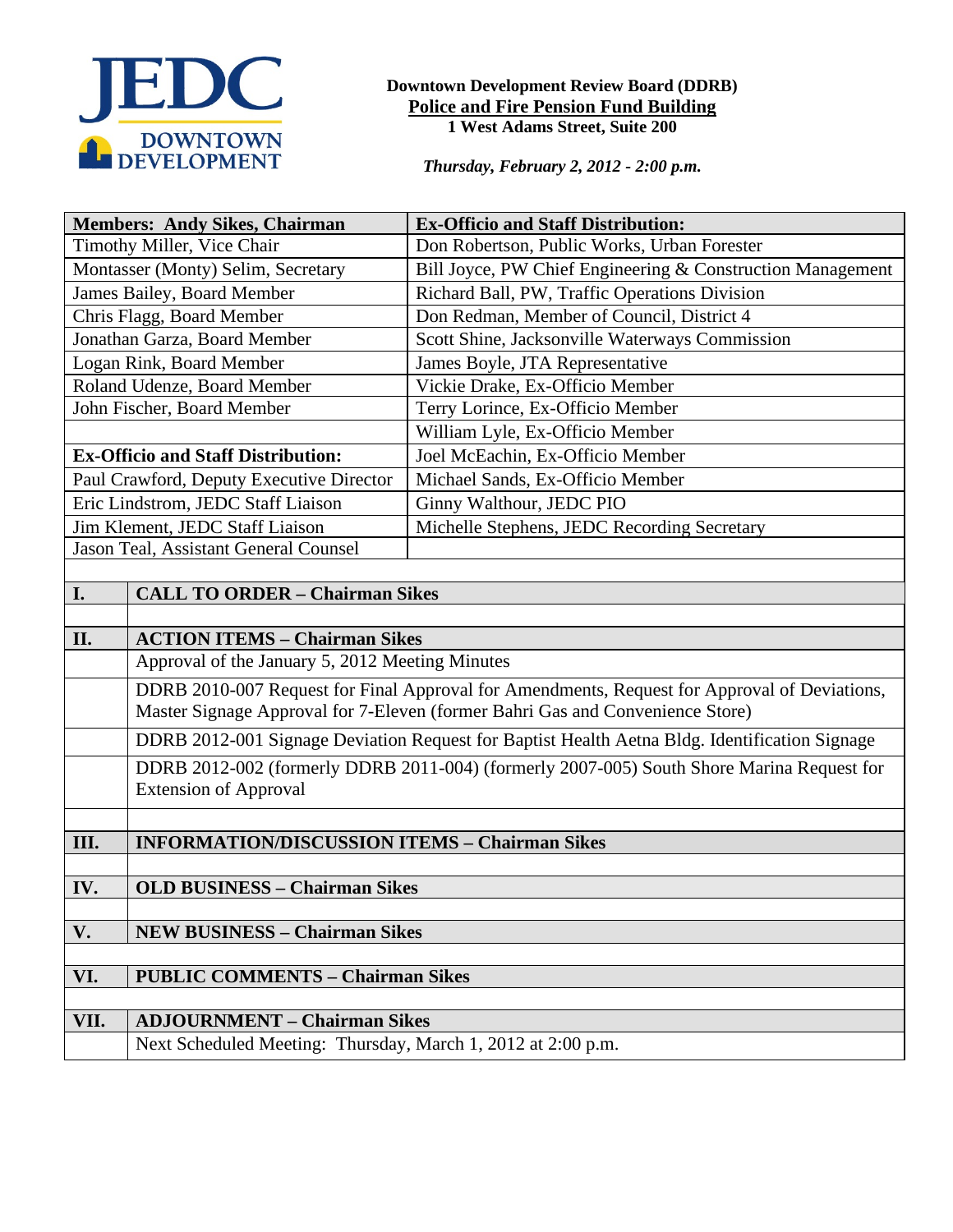

*Thursday, February 2, 2012 – 2:00 p.m.*

# **MEETING MINUTES**

**Board Members Present:** Chairman A. Sikes, J. Bailey, T. Miller, R. Udenze, M. Selim, J. Fischer, and Logan Rink

**Board Members Not Present:** C. Flagg, and J. Garza

**JEDC Staff Present:** Paul Crawford, Acting Executive Director; Jim Klement, Staff Liaison; and Michelle Stephens, Recording Secretary

**Representing Office of General Counsel:** Jason Teal

# **I. CALL TO ORDER**

Chairman Sikes called the meeting to order at 2:00 p.m.

## **II. ACTION ITEMS**

#### APPROVAL OF THE JANUARY 5, 2012 DDRB MEETING MINUTES

# **THE JANUARY 5, 2012 DDRB MEETING MINUTES WERE APPROVED UNANIMOUSLY 5-0.**

Mr. Miller and Mr. Fischer arrived after the approval of the meeting minutes.

DDRB 2010-007, 7-ELEVEN (FORMER BAHRI GAS AND CONVENIENCE STORE) FINAL REVIEW FOR AMENDMENTS TO FINAL APPROVAL, DEVIATIONS FOR ENTRANCES, TRANSPARENCY AND SIGNAGE

Mr. Klement reviewed the project report for DDRB 2010-007 dated February 2, 2012. He introduced Mr. Peter Zent, Project Manager with Multi-Site Group, and Mr. David Tillis with Stantec, who provided an overview of the proposed 7-Eleven store to be located at 9 East Union Street.

For clarification, Mr. Teal asked the following questions of Mr. Klement.

The outside eating area on Union Street that was part of the former Bahri project is being eliminated for the 7-Eleven project. Mr. Klement concurred.

Regarding transparency, the deviation for Union Street is from 50% to 17% and on the Main Street side the deviation will be from 50% to 7%. Mr. Klement concurred.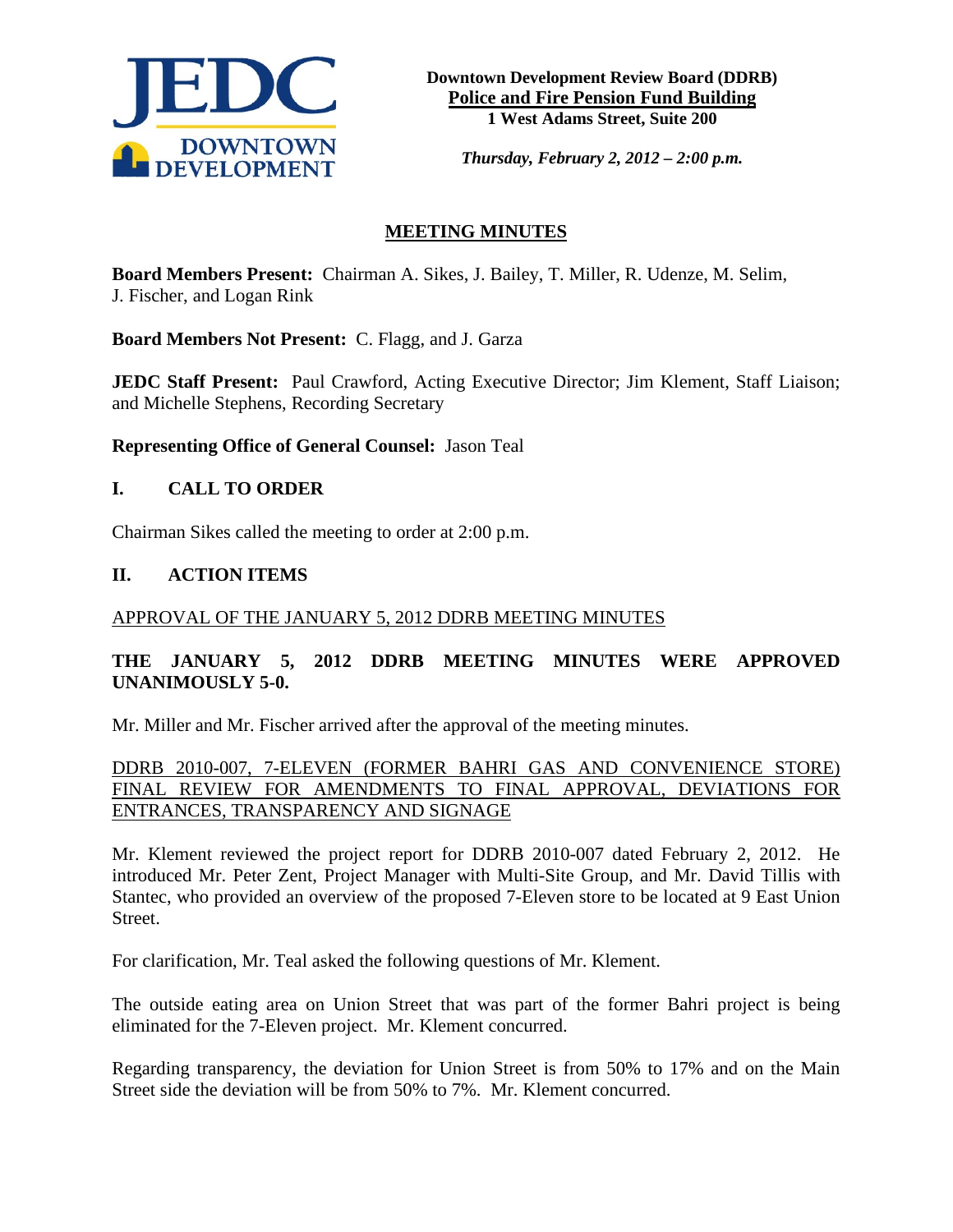The following were relative comments from the Board:

• Regarding the hanging window sign shown on slide 10 (D2) and slide 11 (B2), commented that multiple signs on one side of the façade is too much. From an urban standpoint, too much signage is not better, it is worse.

Mr. Zent replied that the hanging window sign is used in urban settings and the rationale is two levels of view. From two or three blocks away you can see the 7-Eleven on the building, and the hanging window sign is meant for pedestrian traffic.

For clarification Mr. Teal explained that the legal requirement is that you have 50% transparency. 7- Eleven is requesting to go down to 17% on one frontage and down to 7% on the other frontage. The reason the zero was relevant is because originally what was approved was zero. 7-Eleven is increasing the transparency.

# **A MOTION WAS MADE BY BOARD MEMBER BAILEY AND SECONDED BY BOARD MEMBER MILLER APPROVING A DEVIATION FROM 50% TO 17% ON UNION STREET. THE MOTION PASSED UNANIMOUSLY 7-0.**

**A MOTION WAS MADE BY BOARD MEMBER UDENZE AND SECONDED BY BOARD MEMBER RINK APPROVING A DEVIATION FROM 50% TO 7% ON MAIN STREET. THE MOTION PASSED UNANIMOUSLY 7-0.** 

**A MOTION WAS MADE BY BOARD MEMBER UDENZE AND SECONDED BY BOARD MEMBER BAILEY APPROVING A DEVIATION TO ELIMINATE ENTRANCES ON UNION STREET AND MAIN STREET FRONTAGES. THE MOTION PASSED UNANIMOUSLY 7-0.** 

**ONE MOTION WAS MADE (VERSUS A MOTION FOR EACH STREET FRONTAGE) REGARDING THE APPROVAL OF THE DEVIATION TO ELIMINATE ENTRANCES ON UNION AND MAIN STREET FRONTAGES.**

# **A MOTION WAS MADE BY BOARD MEMBER FISCHER AND SECONDED BY BOARD MEMBER MILLER GRANTING FINAL APPROVAL AS DEVIATED FOR DDRB 2010-007, 7-ELEVEN. THE MOTION PASSED UNANIMOUSLY 7-0.**

# DDRB 2012-001, SIGNAGE DEVIATION REQUEST FOR BAPTIST HEALTH SYSTEM/THE AETNA BUILDING IDENTIFICATION SIGNAGE

Mr. Klement reviewed the project report for DDRB 2012-001 dated February 2, 2012. He introduced Mr. Edward Killion with Harbinger Signs, Mrs. Audrey Moran, VP of Baptist Health System and Ms. Betsy Reichert, VP with South Shore Group Partners, LLC who owns the Aetna complex. Mr. Killion provided an overview of the proposed project.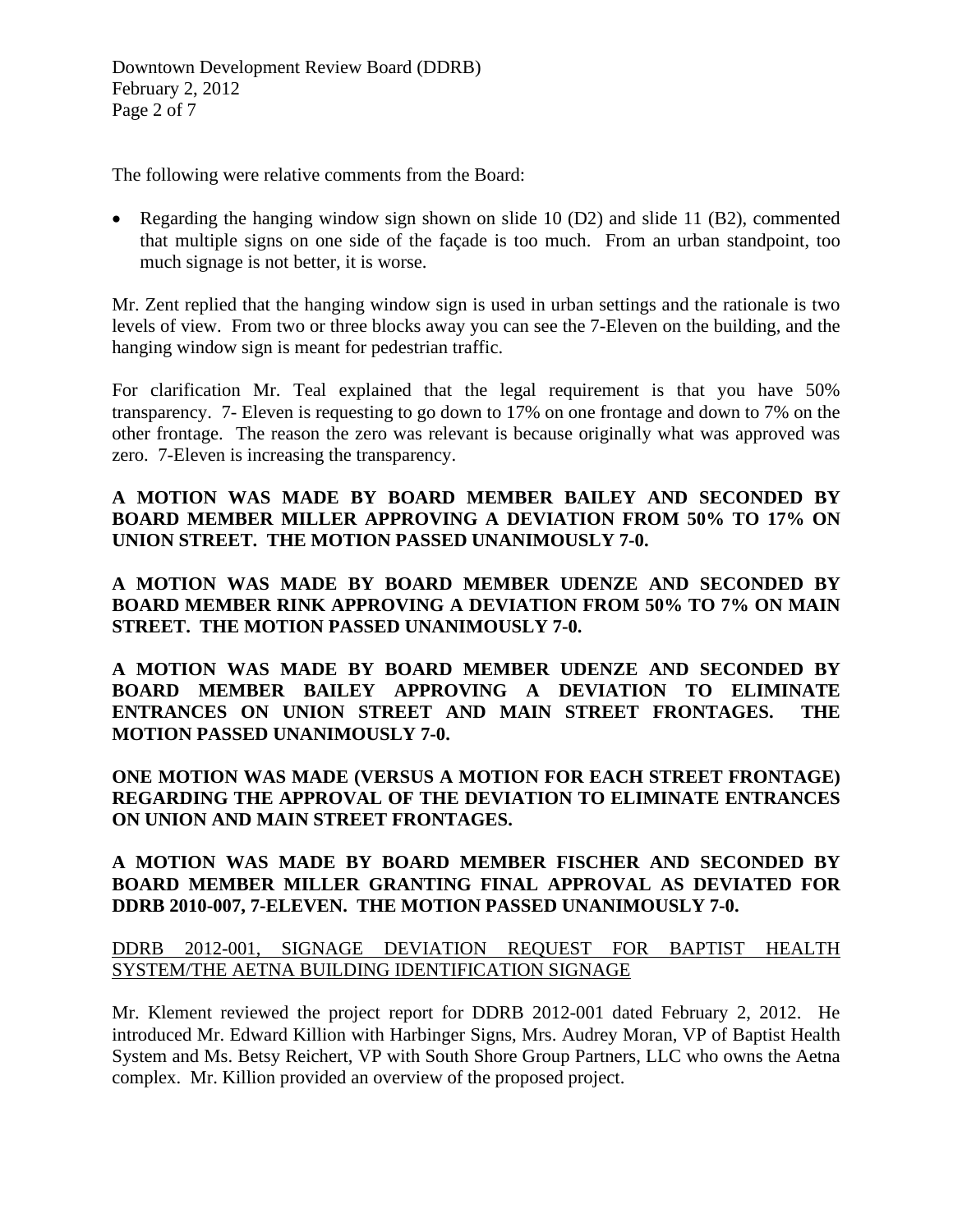Chairman Sikes advised that he would not be voting on the project due to a conflict of interest. That being the case, Vice Chair Miller acted as Chair for DDRB 2012-001.

The following were relative comments from the Board:

- Does not care for signage on all four sides of a building. Suggested the Baptist logo alone could be acceptable. Does not think the Board should start a precedent with this project.
- In this case, it is not what appears as being four signs. The building has two different elevations that almost look like they are two different buildings. Due to the structure, thinks it makes it easier for the Board to approve. This is a unique piece of property, a unique building, which presents a different challenge. Does not think that the signage would set a precedent.
- Leery of setting a precedent of putting signs on all four sides of a building; however, can also see the business aspect. It is a somewhat unique situation with Aetna and Baptist Health, both large companies in the same area. Does not think the proposed signage is over signage, but is concerned about the precedent being set that allows one of the tallest buildings on the south bank to have signs on all four sides. Noting that it is two different companies, Baptist Health and Aetna and both companies occupy the same area/same building, also making it unique.
- Did not think that this project would be creating a precedent referencing EverBank on page 12 of the handout noting that the Board approved signage on each front of the building because there were multiple users in the building. Does not think it is the Board's job to decide how many signs go on a building – the regulations do that. The Board's job is to determine appearance. Noted that the need for the signage is a byproduct of the petitioner's commitment to downtown. This signage is needed because they are bringing several hundred people from the suburbs back to downtown without incentives, etc.
- Sensitive to idea of too much signage. Because of the actual shape of the building and because it is broken up and is not a true 4 sided building that there is a some room to bend towards signage on all four sides. Because the Board has a rule that you cannot have signage on all four sides, suggested that the Board implement a mechanism by which other people when they come to the Board there is something that gives them more flexibility with signage as it relates to shape, size and configuration of the building.
- Would be hard to make a decision in favor of the signage today without seeing a visual from both sides. Suggested signage without the Baptist Health and use the logo only. Would like to see close up angle corner shots.

Mr. Teal advised that under the Zoning Overlay each building is entitled to one building identification sign per street frontage with a 300 square foot, or 400 square foot size limitation (depending on the underlying zoning is). For this project, the Board would have to grant a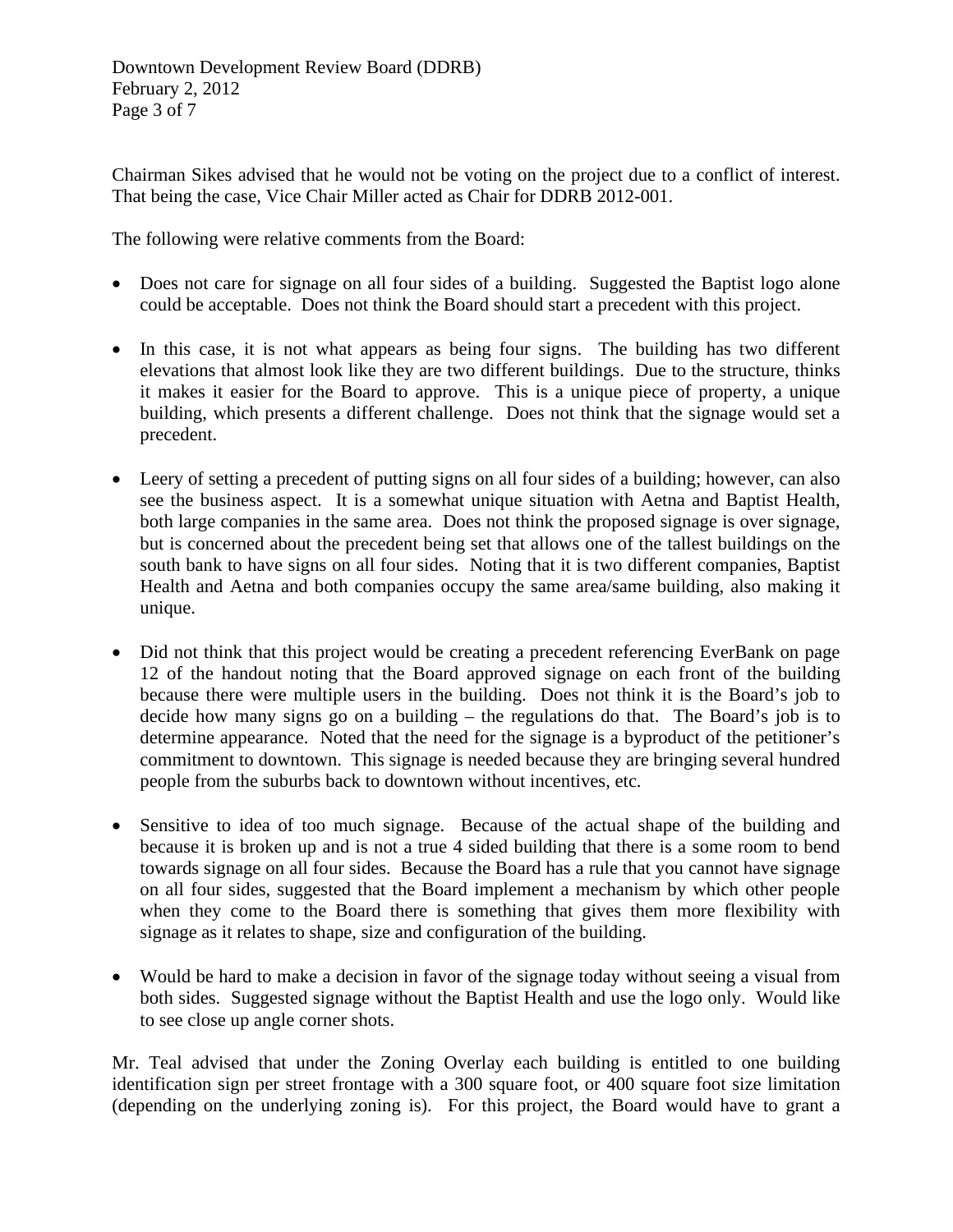special sign exception to allow for additional building identification signs. The criteria for granting a special sign exception is whether there is an exceptional effort towards visual harmony between the signs, the structures and other features of the property through the use of a consistent design theme, that it preserves a desirable existing design with signing pattern for signs in the area, and that it minimizes view obstruction or preserves views of historically or architecturally significant features.

He suggested that if the Board decides to approve the special sign exception they would have on record that there were unique characteristics about this particular property that may not be present somewhere else.

- Does not view the building as being all that unique to downtown noting that there are several others buildings in the downtown area with a complex layout.
- Suggested lowering the signage half way down or three quarters of the way down on the façade, text only.
- Referencing the Ordinance "the sign should be harmonious" the Board needs to see the Aetna sign and the Baptist sign in harmony with each other. The Board needs to view both signs from all angles.

Mrs. Audrey Moran with Baptist Health commented that she has a unique perspective on the design review committee because she was on the DDA when it was created and she can remember Jim Citrano raising his hand and saying, "maybe we should have a design review committee for downtown because the Adams Mark is a disaster" and that is how it started. The Board has been important for downtown, but always in those discussions is in the context of how do we create a vibrant downtown, how do we bring more people downtown, how do we make sure downtown is beautiful, but also vibrant and growing. One of the things she is proud about at Baptist Health is the commitment to downtown. The executive offices for Baptist Health System will be in this building, which in turn will also bring people from all over to the building. Baptist Health System is the largest private employer in NE FL (approximately 8,200 employees) with more than half of which will be on the downtown campus.

Baptist Health is the second largest tenant and the lease provides very significantly for the signage that was part of the decision when the decision was made to move the executive offices downtown, to be able to brand that and continue to be an advocate for growing downtown Jacksonville. It is a beautiful sign, it is smaller than the Aetna sign intentionally because we know we are asking for an exception to allow it on all four sides but the point has been made that there are two substantial, two large companies both of which have a very good business case to make for signage. It is simple signage, simple coloring, simple lettering, and simple lighting. She added that personally, she thinks the signage will enhance any type of look for downtown day and night.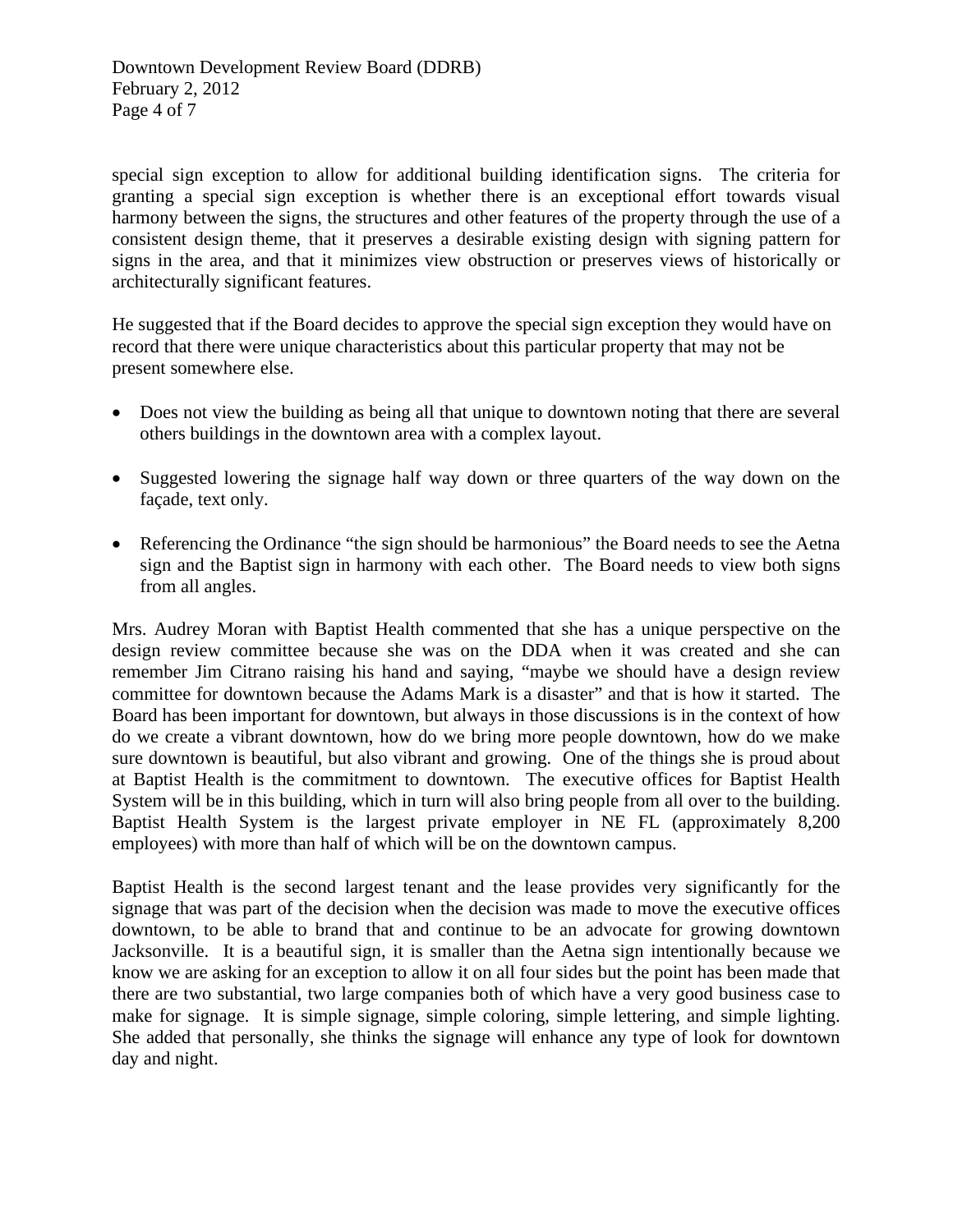One of the things that is great about the Board is that they need to have these kinds of discussions back and forth, but also know that each decision is individual. While people will use this as an argument that is a precedent is like saying every sign has to be 2,000 square feet now because of Wells Fargo noting that of course that is not the case. Every case is unique, every building is unique, every signage is unique and the Board makes decisions based on unique basis. Although an applicant may make the argument, it does not mean that is what the Board has to do each time.

- Thought the sign lower down on the façade would look out of place.
- Commented that the only way you are going to see a fair appraisal of it is with it moving.
- Noted that technology was introduced in the recent past that would provide a view of a project from different angles.
- Thought it will set a precedent depending on what the Board decides. Would like to see the day light and the evening shot and see what it looks like. Would like to see some alternate views. Seeing it from the top as outlined in the proposal, move it down slightly so that instead of the bottom of the sign lining up with the top floor maybe the top of the sign lines up with the top floor. It is difficult to make a decision based on opinions. Visuals are needed so that the signage is visible on both sides.
- Commented that the project is unique in that there are two large tenants, a tremendous citizen of Jacksonville, Baptist Health and thinks they deserve to have the signage, thinks the signage is important, would enhance any televised exposure, but thinks the Board has to be careful how it is done and the Board needs to see better views from different angles and alternate locations of the signage before granting approval.
- Thinks the signage at the top of the building, as proposed makes it appear more like a crown. Thinks the request is reasonable.

Mr. Killion with Harbinger commented that if the sign is lowered it creates too much vertical negative space and minimizes the effectiveness of the sign. He noted that the Baptist Health signage is square and fits at the top of the building it fits because the area visually is somewhat squared off. He added that if you take a sign and lower it on the façade when there is another sign on the building, it effectively makes the second entity subservient to the first entity.

**A MOTION WAS MADE BY BOARD MEMBER RINK AND SECONDED BY BOARD MEMBER BAILEY APPROVING A SPECIAL SIGN EXCEPTION, AS PRESENTED TAKING INTO CONSIDERATION THE UNIQUE COMPOSITIONAL QUALITIES AND THE PHILOSOPHICAL AND PHYSIOLOGY UNITY OF THE SIGNAGE PRESENTED, ALLOWING FOR TWO HIGH-RISE BUILDING IDENTIFICATION SIGNS INCLUDING LOGOS, ONE FACING WEST AND ONE FACING EAST OF 1,000**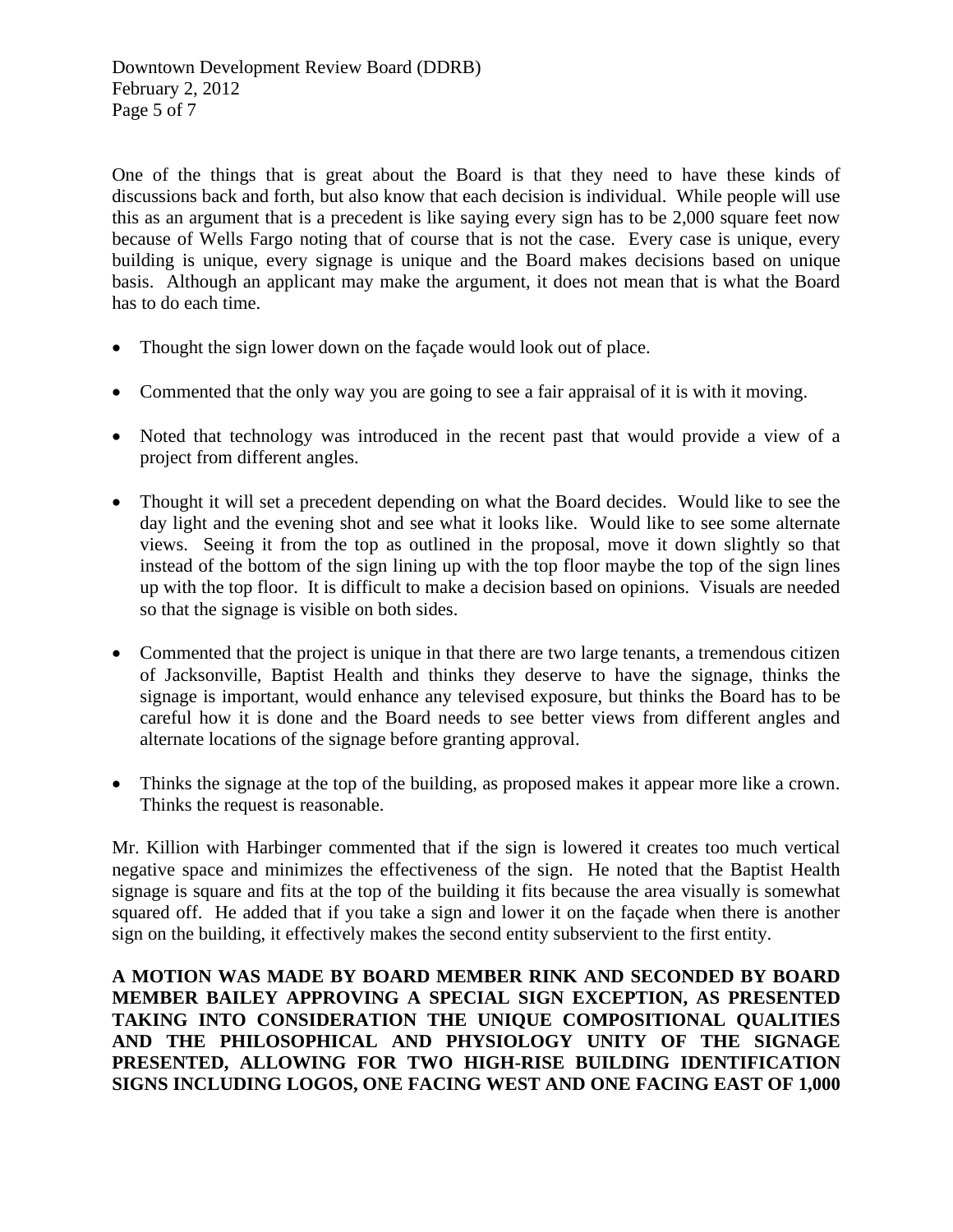## **SQUARE FEET EACH FOR DDRB 2012-001, BAPTIST HEALTH SYSTEM SIGNAGE/THE AETNA BUILDING. THE MOTION PASSED UNANIMOUSLY 4-2-1.**

# **BOARD MEMBER UDENZE AND BOARD MEMBER FISCHER WERE NOT IN FAVOR OF APPROVING THE REQUEST FOR A SIGN DEVIATION AND CHAIRMAN SIKES RECUSED HIMSELF FROM VOTING DUE TO A CONFLICT OF INTEREST.**

## DDRB 2012-002, (FORMERLY DDRB 2011-004) (FORMERLY 2007-005), SOUTH SHORE MARINA REQUEST FOR EXTENSION OF APPROVAL

Mr. Klement reviewed the project report for DDRB 2012-002 dated February 2, 2012. He introduced Ms. Staci Rewis with GUNSTER, Attorneys at Law.

Ms. Gunster advised that her firm represents the South Shore Group Marina (developer of the project). The project was first presented and approved in 2007 for a 128 slip marina adjacent to the St. Johns River at the Aetna Building. As part of the negotiations it was agreed that the developer would receive downtown development rights for the marina slips and also create an easement across the river walk, which has been granted to the city already, and allow tenants not just in the Aetna Building but for the public to use the Aetna Building as an easement area or walkway area through their building to access the marina. She added that the South Shore Group is still very interested in pursuing the project noting that the downturn in the economy has made financing difficult.

## **A MOTION WAS MADE BY BOARD MEMBER BAILEY AND SECONDED BY BOARD MEMBER UDENZE APPROVING A ONE-YEAR EXTENSION OF FINAL REVIEW APPROVAL FOR DDRB 2012-002 (FORMERLY 2011-004) (FORMERLY 2007-005), SOUTH SHORE MARINA AND RIVERWALK FROM FEBRUARY 28, 2012 TO FEBRUARY 28, 2013. THE MOTION PASSED UNANIMOUSLY 7-0.**

# **III. INFORMATION/DISCUSSION ITEMS**

There were no information/discussion items.

# **IV. OLD BUSINESS**

No old business was discussed.

# **V. NEW BUSINESS**

No new business was discussed.

#### **VI. PUBLIC COMMENTS**

There were no comments from the public.